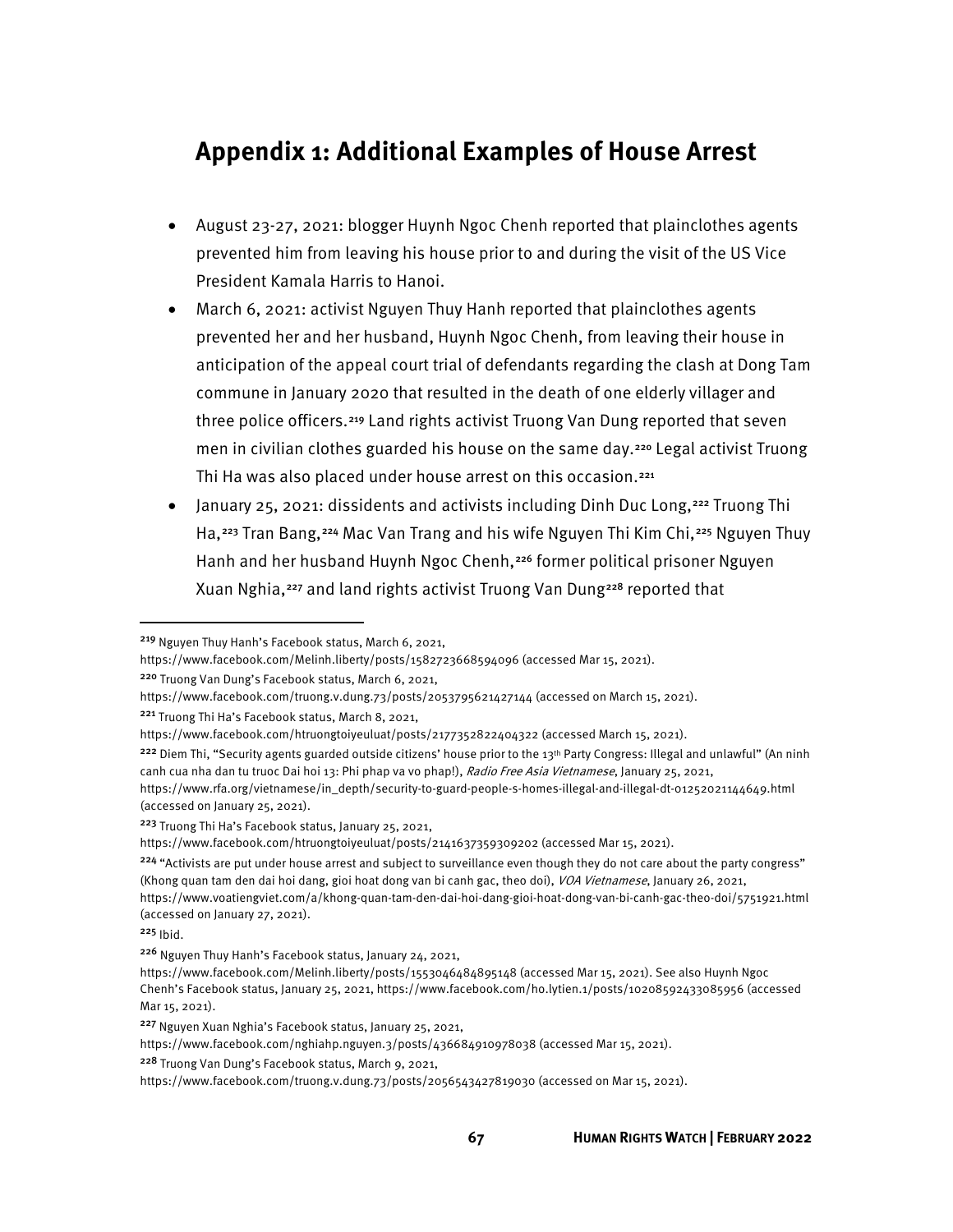plainclothes agents were stationed outside their houses and prevented them from leaving. January 25 marked the first day of the 13th Communist Party Congress to decide the top Vietnamese leaders for the next five years. Hoang Hung, a poet, reported that security agents in Ho Chi Minh City called him on January 23, 2021, because they wanted to make sure that he did not plan to go to Ha Noi during the party congress.<sup>[229](#page-1-0)</sup>

- November 28, 2020: former political prisoner Pham Thanh Nghien reported that plainclothes agents began guarding her house where she lives with her husband, former political prisoner Huynh Anh Tu, in Ho Chi Minh City.<sup>[230](#page-1-1)</sup> Pham Thanh Nghien was not sure of the reason, but she guessed it was because there was a meeting between the local government and land rights petitioners regarding the sensitive Thu Thiem land confiscation project.<sup>[231](#page-1-2)</sup>
- October 15, 2020: poet Hoang Hung reported that, when he was on his way to a café to attend a birthday gathering for his friend, the dissident poet Bui Minh Quoc from Da Lat, two plainclothes agents stopped him and forced him to go home. He called other friends who planned to attend the same gathering and learned that at least four other people, including Hoang Dung, Y Nhi, Kha Luong Ngai, and Nguyen Vien, were also prevented from leaving their houses.[232](#page-1-3) The Communist Party cell of Ho Chi Minh City's Congress convened that morning.<sup>[233](#page-1-4)</sup> Mac Van Trang, another dissident in Ho Chi Minh City, also reported that plainclothes agents put him and his wife Nguyen Thi Kim Chi under house arrest, explaining to them that "on the

<span id="page-1-0"></span><sup>229</sup> Hoang Hung's Facebook status, January 23, 2021, https://www.facebook.com/nhavandoclap/posts/1068668503646022 (accessed Jan 25, 2021).

<span id="page-1-1"></span><sup>230</sup> Pham Thanh Nghien's Facebook status, November 28, 2020,

https://www.facebook.com/thanh.nghien.1/posts/1700606793434110 (accessed on November 30, 2020).

<span id="page-1-2"></span><sup>&</sup>lt;sup>231</sup> Tien Long & Duong Ngoc Ha, "Dialogue about Thu Thiem: Inspectors and people still have different views about the planning boundary" (Doi thoai Thu Thiem: Thanh tra va nguoi dan van khac quan diem ve ranh quy hoach), Tuoi Tre, November 27, 2020, https://tuoitre.vn/khieu-nai-thu-thiem-thanh-tra-noi-du-co-so-nha-dan-nam-trong-quy-hoach-dankhong-dong-20201127155747953.htm (accessed on November 28, 2020).

<span id="page-1-3"></span><sup>232</sup> Hoang Hung's Facebook status, October 15, 2020, https://www.facebook.com/nhavandoclap/posts/993168087862731 (accessed on October 15, 2020; the link is no longer accessible). On October 19, 2020, Hoang Hung reported that his status regarding being put under house arrest on October 15 has been blocked by Facebook for "violating the local law." See Hoang Hung's Facebook status, October 19, 2020, https://www.facebook.com/nhavandoclap/posts/997083600804513 (accessed on October 20, 2020).

<span id="page-1-4"></span><sup>233</sup> Hoang Dung's Facebook status, October 15, 2020,

https://www.facebook.com/dzung.hoang.501/posts/3459307787460322 (accessed October 15, 2020).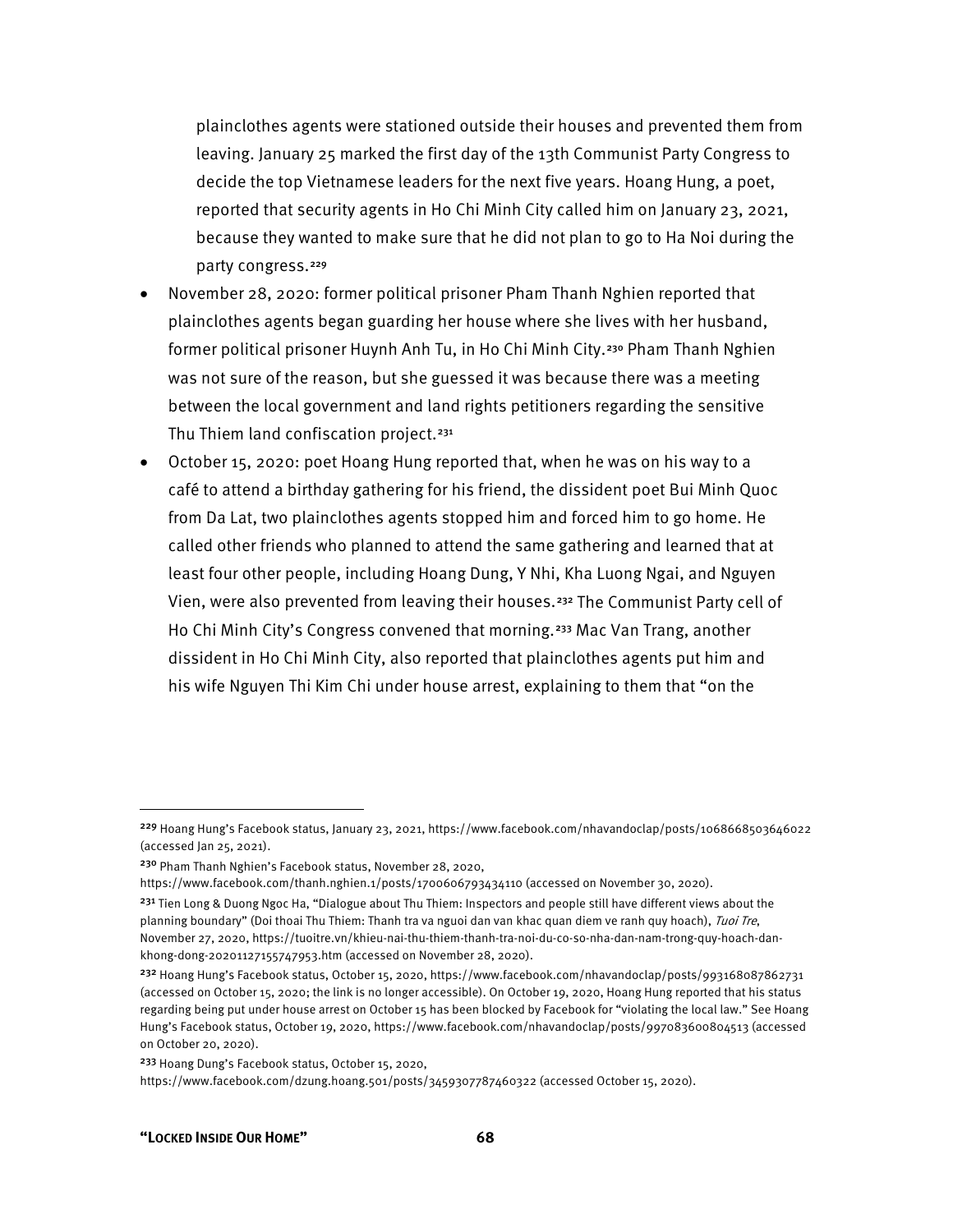occasion of the [Ho Chi Minh City] Party Congress, things are very sensitive in the city."[234](#page-2-0)

- July 7, 2020: security agents stationed outside the house of pro-democracy campaigner Nguyen Quoc Duc Vuong in Lam Dong province prevented his family members from going to the court during his trial. The police arrested Nguyen Quoc Duc Vuong in September 2019 for posts and livestreams on Facebook critical of the Communist Party of Vietnam. In July 2020, a court convicted and sentenced him to eight years in prison.<sup>[235](#page-2-1)</sup>
- June 29-30, 2020: unidentified men locked the house of Nguyen Thi Lanh from outside during the visit of US Ambassador to Vietnam Daniel J. Kritenbrink. According to Nguyen Thi Lanh, security agents had warned her family not to leave the house for several days between June 26 and June 30. She used pliers to break the lock so she could sell food at a local market to earn money. An unknown man came, accused her of selling bad food, and tried to provoke a dispute. Police took her to the local police headquarters. Her son Nguyen Trung Trong Nghia went there to inquire about his mother. Unidentified men wearing surgical masks repeatedly beat him with clubs and broke his teeth.[236](#page-2-2) Nguyen Thi Lanh and Nguyen Trung Trong Nghia are not activists. Their husband and father, Nguyen Trung Ton, is a long-time rights activist who is serving a 12-year prison sentence for affiliation with the Brotherhood for Democracy.<sup>[237](#page-2-3)</sup>
- March 19, 2020: security agents stationed outside the house of land petitioner Truong Minh Huong followed him everywhere.<sup>[238](#page-2-4)</sup>
- March 12, 2020: security agents stationed outside the house of Ha Si Phu in Da Lat prevented his friend, the poet Phan Dac Lu, from visiting. Authorities also cut the

<span id="page-2-4"></span><sup>238</sup> Truong Minh Huong's Facebook status, March 19, 2020,

<span id="page-2-0"></span><sup>234</sup> Mac Van Trang's Facebook status, October 15, 2020,

https://www.facebook.com/permalink.php?story\_fbid=1094911404302792&id=100013518285955 (accessed on October 15, 2020).

<span id="page-2-1"></span><sup>235</sup> Nguyen Van Mieng's Facebook status, July 7, 2020,

https://www.facebook.com/nguyenvan.mieng/posts/2961207080645095 (accessed on July 7, 2020).

<span id="page-2-2"></span><sup>&</sup>lt;sup>236</sup> "Family Members of Prisoner of Conscience Nguyen Trung Ton Put Under House Arrest and Harassed (Nguoi nha TNLT Nguyen Trung Ton bi giam long, sach nhieu)," Radio Free Asia Vietnamese, July 1. 2020,

https://www.rfa.org/vietnamese/news/vietnamnews/political-prisoner-pastor-nguyen-trung-ton-s-relatives-detained-andbeaten-07012020080516.html (accessed on July 7, 2020).

<span id="page-2-3"></span><sup>&</sup>lt;sup>237</sup> "Vietnam: Drop Charges Against Human Rights Defenders," Human Rights Watch news release, April 4, 2018, https://www.hrw.org/news/2018/04/04/vietnam-drop-charges-against-human-rights-defenders.

https://www.facebook.com/permalink.php?story\_fbid=2589869744587729&id=100006941862550 (accessed on May 19, 2020).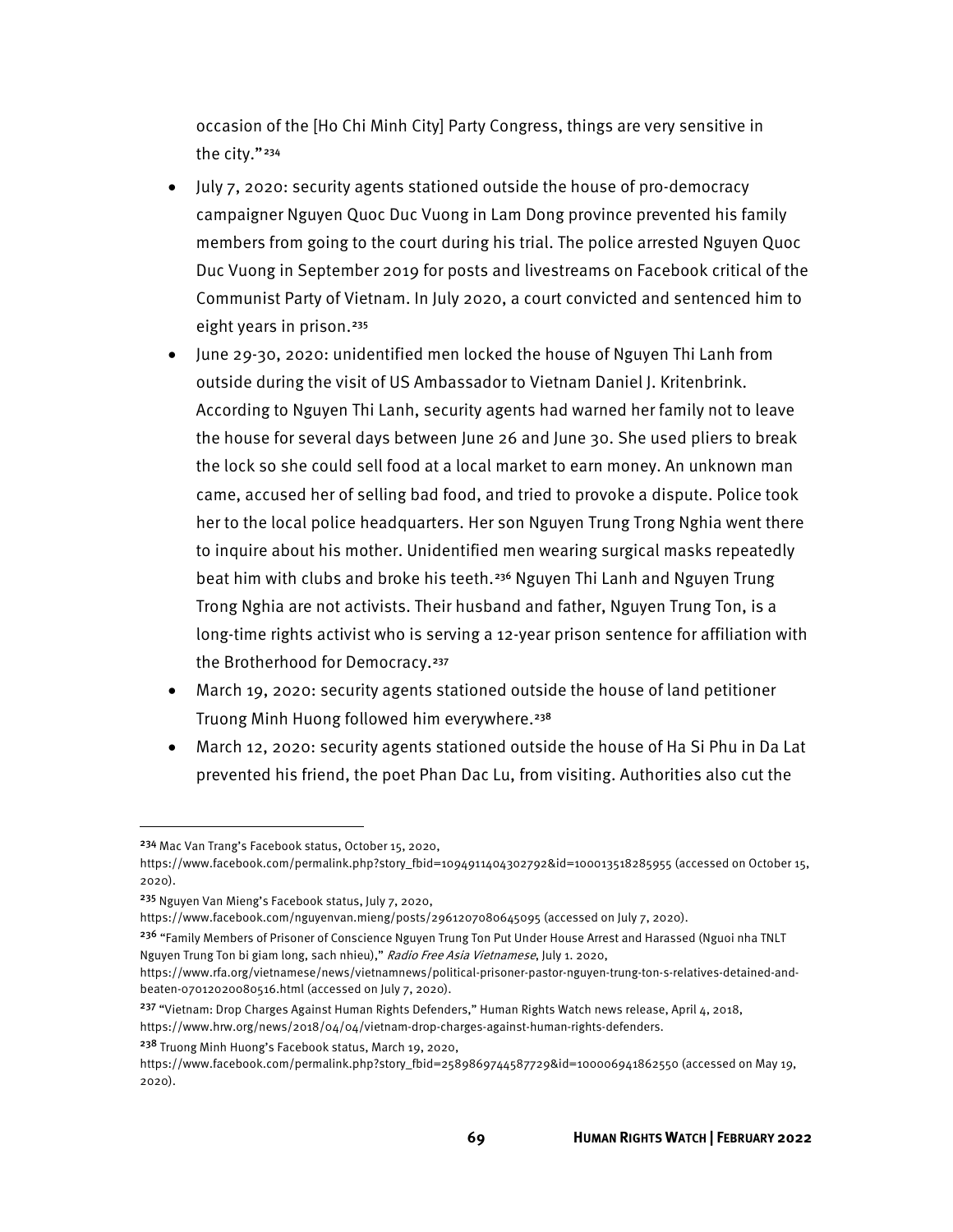internet at Ha Si Phu's house for several days.[239](#page-3-0) Similarly, on August 9, 2018, security agents stationed outside the house of Ha Si Phu in Da Lat prevented a group of out-of-town guests from visiting.[240](#page-3-1)

- February 2020: security agents stationed outside the apartment of Nguyen Thuy Hanh in Hanoi prevented her from going anywhere for several days. On February 27, they allowed her to go out briefly and carry out some private business under surveillance.
- January 19, 2020: security agents were stationed outside the house of rights activist Nguyen Thuy Hanh and blogger Huynh Ngoc Chenh during the commemoration of the battle against China over the Paracel Islands.[241](#page-3-2)
- January 18, 2020: security agents were stationed outside the apartment of Nguyen Kim Chi in Hanoi to prevent her from visiting the widow of Nguy Van Tha, who died on January 19, 1974, during a battle against China over the Paracel Islands.
- October 1, 2019: security agents were stationed outside the houses of people during the celebration of China Independence Day, including Dao Thu Hue (Facebooker Dao Thu), Tran Thi Thao, Phan Khang, and Nguyen Nguyen Binh.
- September 30, 2019: security agents were stationed outside the house of lawyer Dang Dinh Manh in Ho Chi Minh City to prevent him attending a lunch with a German delegation.
- May 5, 2019: security agents were stationed outside the house of blogger Nguyen Huu Vinh (also known as Anh Ba Sam), who on the same day completed a five-year prison sentence, and prevented friends from welcoming him home.<sup>[242](#page-3-3)</sup>
- April 22, 2019: security agents were stationed outside the houses of many activists who were not sure for what particular occasion, including Le Hoang, Nguyen Dinh Am, Nguyen Tuong Thuy, and Dang Bich Phuong in Hanoi.
- April 8, 2019: security agents were stationed outside the house of Tran Thi Thao. When she went to a supermarket near her house, they followed her, waited until she completed her shopping, and followed her home.

<span id="page-3-0"></span><sup>239</sup> Hoang Dung's Facebook status, March 12, 2020,

https://www.facebook.com/dzung.hoang.501/posts/2881471261910647 (accessed on April 17, 2020). <sup>240</sup> Pham Nguyen Truong's Facebook status, August 9, 2018,

<span id="page-3-2"></span><span id="page-3-1"></span>https://www.facebook.com/pham.nguyentruong/posts/2091098340924101 (accessed on August 9, 2018). <sup>241</sup> Huynh Ngoc Chenh's Facebook status, January 21, 2020,

https://www.facebook.com/ho.lytien.1/posts/10207088876497981 (accessed on May 19, 2020).

<span id="page-3-3"></span><sup>&</sup>lt;sup>242</sup> "Friends were 'prevented' from visiting Anh Ba Sam (Ban huu 'bi chan' khi toi tham Anh Ba Sam)," *VOA Vietnamese*, May 6, 2019, https://www.voatiengviet.com/a/ban-huu-bi-chan-khi-toi-tham-anh-ba-sam/4905687.html (accessed on September 17, 2019).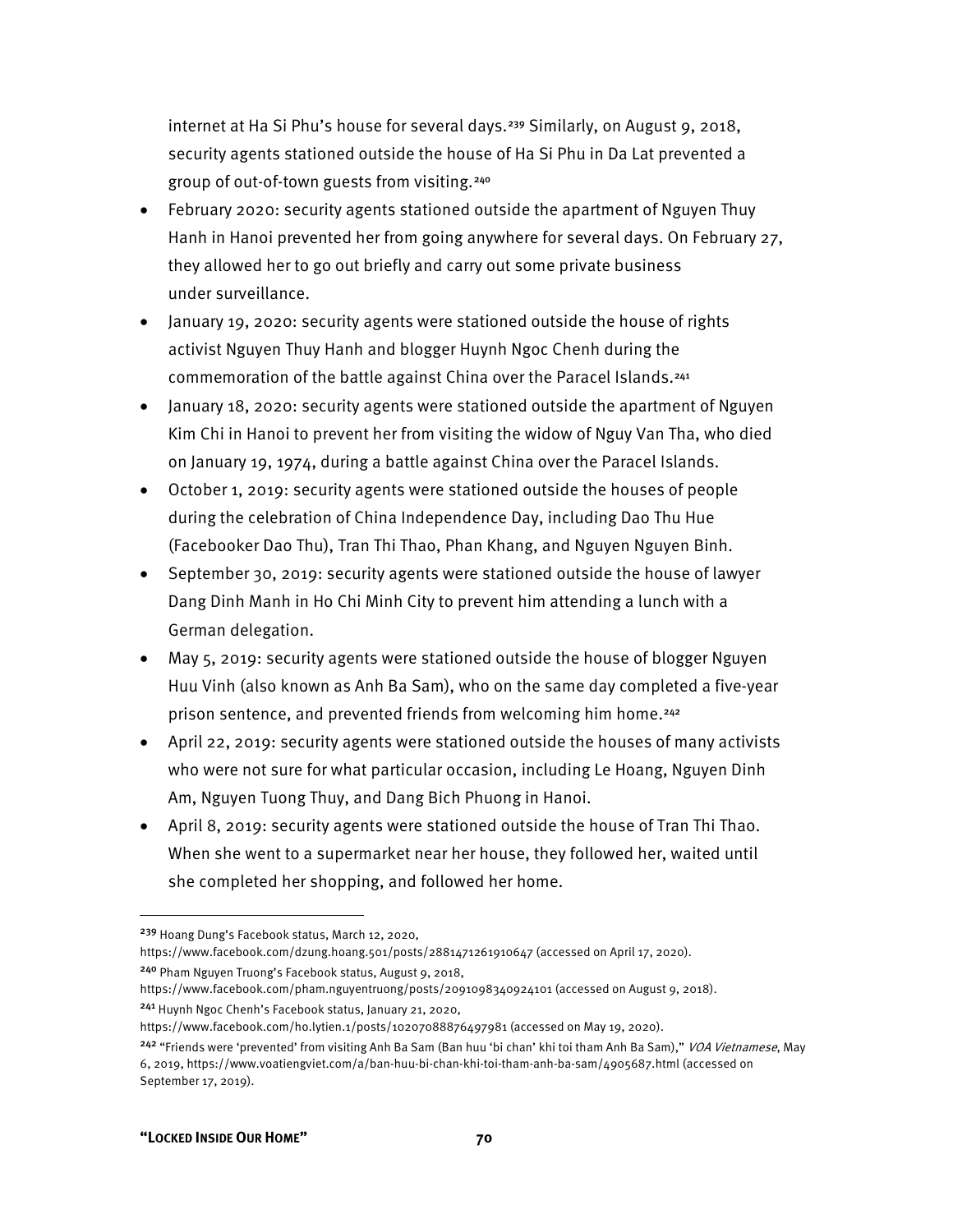- March 14, 2019: security agents stationed outside the house of blogger Huynh Ngoc Chenh and rights activists Nguyen Thuy Hanh and Dao Thu Hue prevented them from attending a gathering to commemorate the Johnson South Reef Skirmish.[243](#page-4-0)
- March 13, 2019: Ngo Thi Thu filed a denunciation to the district police, denouncing the periodical house arrest to which she was subject from June 9, 2018, until March 2019. The police never responded.
- March 11, 2019: Nguyen Manh Hung filed a denunciation to the district police, denouncing the periodical house arrest to which he was subject to during the last several years. The police never responded.
- September 26, 2018: security agents stationed outside the house of former political prisoner Le Thi Cong Nhan and her husband Ngo Duy Quyen in Hanoi prevented them from leaving their house.
- September 2, 2018: security agents were stationed outside the houses of many people because there was an earlier call for a protest. Among those who were put under house arrest are Truong Van Dung, Ngo Duy Quyen and Le Thi Cong Nhan, Tran Thi Thao, Nguyen Dinh Am, Pham Chi Thanh, Duong Thi Tan, Le My Hanh, Nguyen Thanh Ha, Nguyen Binh Nguyen, Nguyen Tuong Thuy, Hoang Cong Cuong, Le Hoang, Dinh Quang Tuyen, Nguyen Xuan Dien, Nguyen Hong Duc, Phan Van Phong, Le Trong Hung, Vi Duc Hoi, La Viet Dung, Nguyen Duc Giang, Duong Dai Trieu Lam, and Nguyen Thi Thai Lai.[244](#page-4-1)
- June 26, 2018: security agents put Pham Ba Hai and Le Cong Dinh under house arrest so they could not attend a gathering to commemorate victims of torture on International Day in Support of Victims of Torture.
- March 14, 2018: police detained rights activist Nguyen Thuy Hanh so she could not participate in a gathering to commemorate the Johnson South Reef Skirmish. When fellow activists gathered outside the police station to demand her release, men in civilian clothes assaulted and injured Truong Van Dung.[245](#page-4-2)

<span id="page-4-0"></span><sup>243</sup> Dao Thu's Facebook status, March 13, 2019, https://www.facebook.com/dao.thu.395/posts/2174789025876898 (accessed on May 19, 2020).

<span id="page-4-1"></span><sup>244</sup> Nguyen Tuong Thuy, "Commemoration of the 73th National Day Was As Tense As a Lute String (Ky niem Quoc khanh lan thu 73 cang nhu day dan)," RFA Blog, September 2, 2018, https://www.rfa.org/vietnamese/news/blog/national-day-tense-09022018221050.html (accessed on May 19, 2020).

<span id="page-4-2"></span><sup>&</sup>lt;sup>245</sup> "Female Activist Nguyen Thuy Hanh Was Arrested (Nha hoat dong nu Nguyen Thuy Hanh bi bat)," Radio Free Asia Vietnamese, March 14, 2018, https://www.rfa.org/vietnamese/news/vietnamnews/female-activist-thuy-hanh-detained-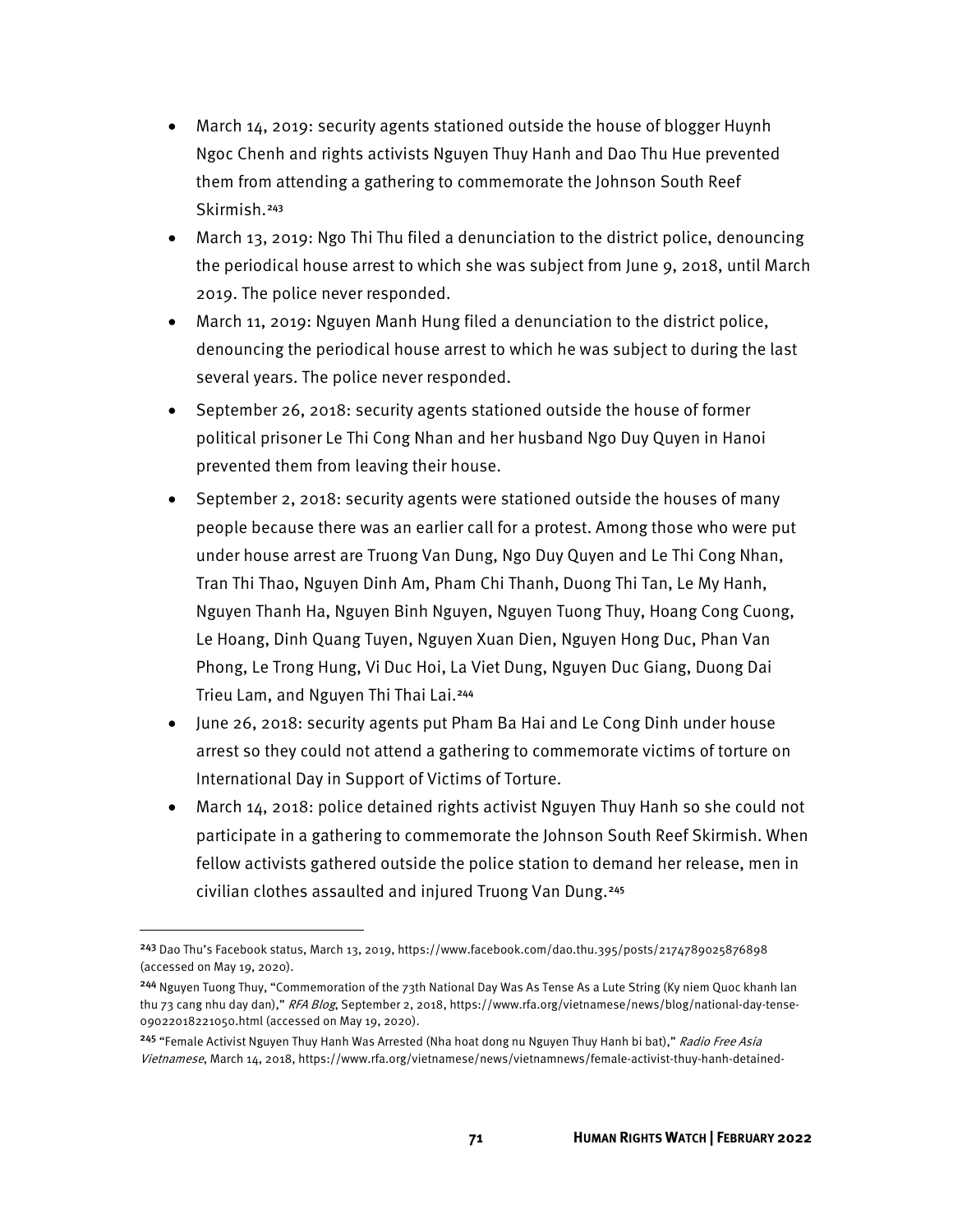- February 27, 2018: security agents put blogger Nguyen Tuong Thuy under house arrest and prevented other fellow activists from visiting him and attending an informal gathering that he planned to host.<sup>[246](#page-5-0)</sup>
- February 22, 2018: security agents blocked the houses of Nguyen Dan Que, Pham Ba Hai, and Le Cong Dinh so they could not attend an informal gathering of former political prisoners in Ho Chi Minh City.
- February 16, 2018: three security agents blocked the house of Ha Dinh Nguyen so he could not leave to join others to commemorate those who died during the border war between Vietnam and China, which began on February 17, 1979. Determined to go, he climbed over the garden fence and arrived at the meeting, only to be detained by a group of men in civilian clothes who drove him home and forced him to go inside his house. Security agents withdrew from his house on February 18.
- November 16, 2017: security agents detained and interrogated Nguyen Quang A, Pham Doan Trang, and Bui Thi Minh Hang as soon as they left a meeting with an EU delegation ahead of the 7th EU-Vietnam Human Rights Dialogue.
- November 9-11, 2017: security agents put many activists under house arrest during the Asia-Pacific Economic Cooperation (APEC) meeting in Da Nang. Among them are Nguyen Quang A, Nguyen Xuan Dien, Nguyen Tuong Thuy, and Pham Chi Thanh (also known as Ba Dam Xoe) in Hanoi; Hua Phi in Lam Dong; and monk Thich Khong Tanh in Ho Chi Minh City.
- March 14, 2017: security agents put people including Do Thi Minh Hanh, Dinh Duc Long, Le Cong Dinh, Nguyen Dan Que, Hoang Dung, and Nguyen Nu Phuong Dung under house arrest so they could not attend a gathering to commemorate those who died during the Gac Ma battle (the Johnson South Reef Skirmish). Those who managed to arrive at the meeting location were detained and interrogated for several hours, including Nguyen Quang A, Huynh Ngoc Chenh, Nguyen Thuy Hanh, Truong Van Dung, Tran Thi Thao, Dang Bich Phuong, Trinh Ba Phuong, Do Thanh

<sup>03142018083959.</sup>html (accessed on May 19, 2020). See also "A Civil Society Activist Assaulted During the Anniversary of Gac Ma (Mot nha hoat dong xa hoi bi danh trong ngay ky niem Gac Ma)," Radio Free Asia Vietnamese, March 15, 2018, https://www.rfa.org/vietnamese/news/vietnamnews/activist-beaten-police-hanoi-03152018111427.html (accessed on May 19, 2020).

<span id="page-5-0"></span><sup>&</sup>lt;sup>246</sup> Phan Bach, "The House of Mr. Nguyen Tuong Thuy Was Surrounded by the Police (Nha cua ong Nguyen Tuong Thuy bi cong an vay chat)," SBS Vietnamese, Mach 1, 2018, https://www.sbs.com.au/language/vietnamese/audio/nha-cu-a-ongnguye-n-tuo-ng-thu-y-bi-cong-an-vay-cha-t (accessed on May 19, 2020).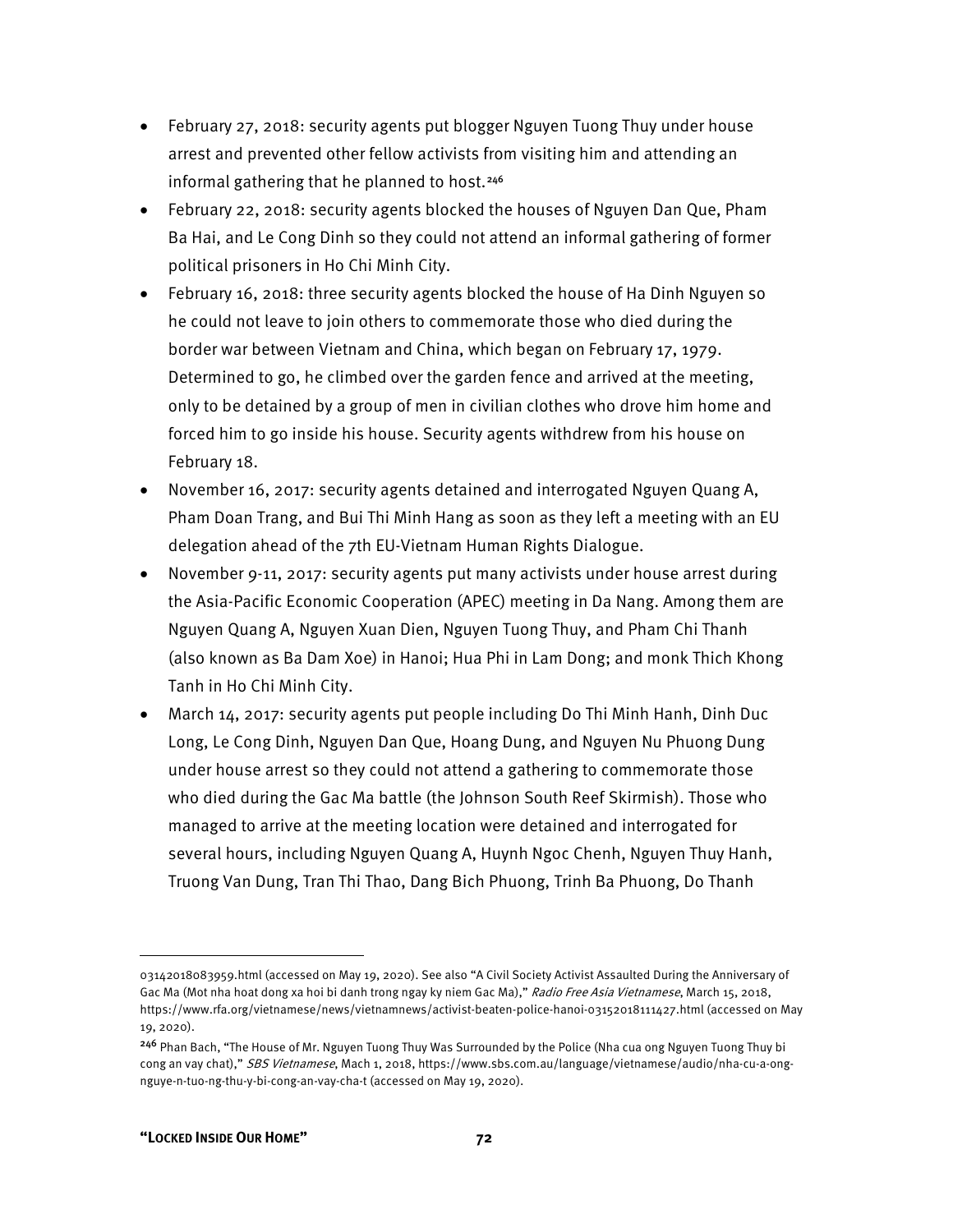Van, Nguyen Viet Dung (also known as Dung Phi Ho), Ngo Kim Hoa (also known as Suong Quynh), Le Cong Vinh, and Tran Thien Ke (also known as Tam Ke).

- February 2, 2017: security agents put Father Phan Van Loi under house arrest in Hue to prevent him from attending a mass at Tay Linh parish. According to Phan Van Loi, when he tried to leave the house, two men in civilian clothes pushed him back inside. He reported that security agents put him under house arrest from 2001-2005, and then on and off on many other occasions.
- January 13, 2017: security agents put Le Cong Dinh under house arrest in Ho Chi Minh City so he could not attend a meeting with then-US Secretary of State John Kerry. Writer Nguyen Vien reported that he was also put under intrusive surveillance.
- July 3, 2016: poet Bui Minh Quoc planned to take a night bus from Da Lat to Ho Chi Minh City to attend the 2nd anniversary of the Independent Journalists Association of Vietnam. In the afternoon, security agents went to his house and advised him not to go. As he was about to leave at 11 p.m., Bui Minh Quoc discovered that someone had poured superglue on the lock of his front gate, making it impossible for him to open it. He tried the back door, only to discover that someone had locked it from the outside with a new padlock. Bui Minh Quoc filed a complaint with Minister To Lam of Public Security and also sent his complaints to top leaders, including Party Secretary Nguyen Phu Trong, Prime Minister Nguyen Xuan Phuc, and the late Chairman Tran Dai Quang. Twenty days later, he received a response from the Ministry of Public Security, stating that they had forwarded his complaint to the police of Lam Dong province, where he lives. Bui Minh Quoc never received a response from the police.<sup>[247](#page-6-0)</sup>
- May 15, 2016: security agents put many people under house arrest in Hanoi and Ho Chi Minh City to prevent them from forming and joining an anti-Formosa protest. Among those who reported they could not leave their houses are Huynh Thanh Phat, Tran Bang, Le Cong Dinh, Nguyen Kim Chi, Nguyen Quang A, Nguyen Thuy Hanh, and Nguyen Xuan Dien.
- April 16-17, 2016: security agents put under house arrest or detained people to prevent them from attending a gathering to discuss President Barack Obama's

<span id="page-6-0"></span><sup>247</sup> "Letter Responding to A Complaint, From the Ministry of Public Security to Vice Chairman Bui Minh Quoc of the Independent Journalists Association of Vietnam (Thu tra loi khieu nai cua Bo Cong an gui Pho chu tich Hoi Nha bao doc lap VN Bui Minh Quoc)," Vietnam Times (Viet Nam Thoi Bao), August 15, 2016, https://vietnamthoibao.org/vntb-thu-tra-loikhieu-nai-cua-bo-cong-an-gui-pho-chu-tich-hoi-nha-bao-doc-lap-vn-bui-minh-quoc/ (accessed on May 19, 2020).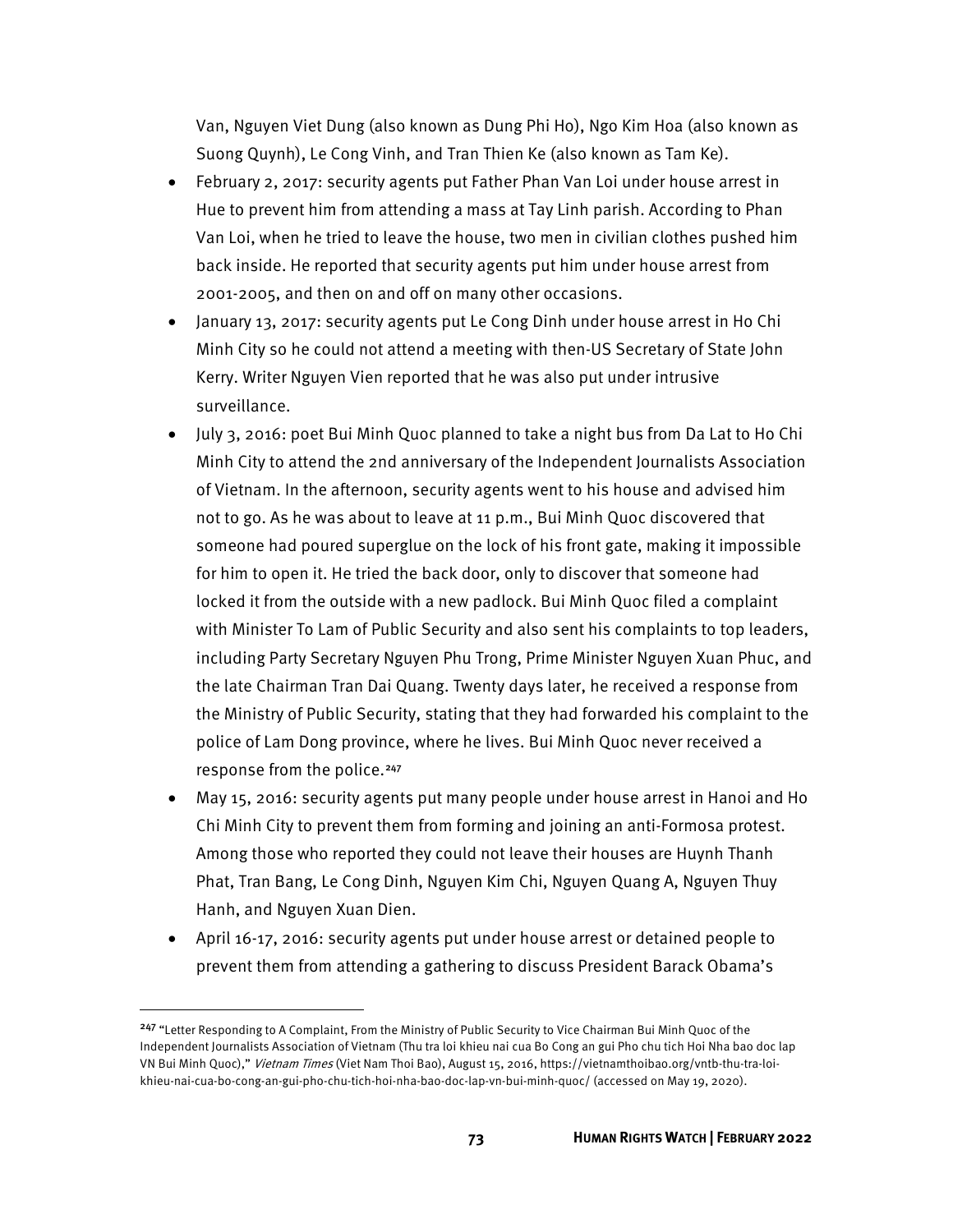upcoming visit in May 2016, including Pham Chi Dung, Nguyen Tuong Thuy, Bui Minh Quoc, Vu Quoc Ngu, and Pham Doan Trang.<sup>[248](#page-7-0)</sup>

- March 30, 2016: security agents blocked the way and prevented political prisoner Nguyen Cong Chinh's wife Tran Thi Hong from attending a meeting with then-US Ambassador-at-Large for International Religious Freedom David Saperstein.<sup>[249](#page-7-1)</sup>
- March 14, 2016: security agents put people, including Pham Dinh Trong, Ha Dinh Nguyen, Nguyen Vien, Do Thi Minh Hanh, Do Duc Hop, and Huynh Ngoc Chenh, under house arrest in Ho Chi Minh City so they could not attend a gathering to commemorate those who died during the Gac Ma battle (the Johnson South Reef Skirmish).
- December 16, 2015: security agents arrested Nguyen Van Dai when he was on his way to meet with an EU delegation ahead of the 5th Human Rights Dialogue. Nguyen Van Dai is now living in exile.
- August 29, 2015: security agents forced Duong Van Tuyen, the son of land rights petitioner Vu Thi Hai, to leave Hanoi and return to his home in Ninh Binh. His mother was serving a prison sentence for participating in a land rights protest in Hanoi.
- August 23, 2015: security agents prevented Le Cong Cau from leaving Hue for Ho Chi Minh City to attend a meeting with a German politician.
- August 8, 2015: security agents placed many people under house arrest so they could not attend a meeting with the then-US Assistant Secretary of State for Democracy, Human Rights, and Labor Tom Malinowski, including Duong Thi Tan, Nguyen Dan Que, Pham Minh Hoang, Pham Chi Dung, Nguyen Bac Truyen, and Le Cong Cau.<sup>[250](#page-7-2)</sup>
- June 8-9, 2015: security agents stopped Le Cong Cau from leaving Hue for Ho Chi Minh City to attend a meeting with a German politician via the invitation of the

<span id="page-7-0"></span><sup>&</sup>lt;sup>248</sup> Nguyen Tuong Thuy, "Dr. Pham Chi Dung As I Know (Tien si Pham Chi Dung, nhu toi biet)," RFA Blog, December 4, 2019, https://www.rfa.org/vietnamese/news/blog/pham-chi-dung-the-one-i-know-12042019105254.html (accessed on March 20, 2020).

<span id="page-7-1"></span><sup>&</sup>lt;sup>249</sup> Human Rights Watch, No Country for Human Rights Activists: Assaults on Bloggers and Democracy Campaigners in Vietnam (New York: Human Rights Watch, 2017), https://www.hrw.org/report/2017/06/19/no-country-human-rightsactivists/assaults-bloggers-and-democracy-campaigners.

<span id="page-7-2"></span><sup>&</sup>lt;sup>250</sup> "Vietnam: Restriction on the Rights to Freedom of Movement that Violated International and National Laws (Vietnam: Nhung han che ve quyen tu do di lai vi pham luat quoc te va luat quoc gia)," Citizen Journalism (Dan Lam Bao), September 14, 2015, https://danlambaovn.blogspot.com/2015/09/viet-nam-nhung-han-che-ve-quyen-tu-do-i.html?hl=en (accessed on May 19, 2020).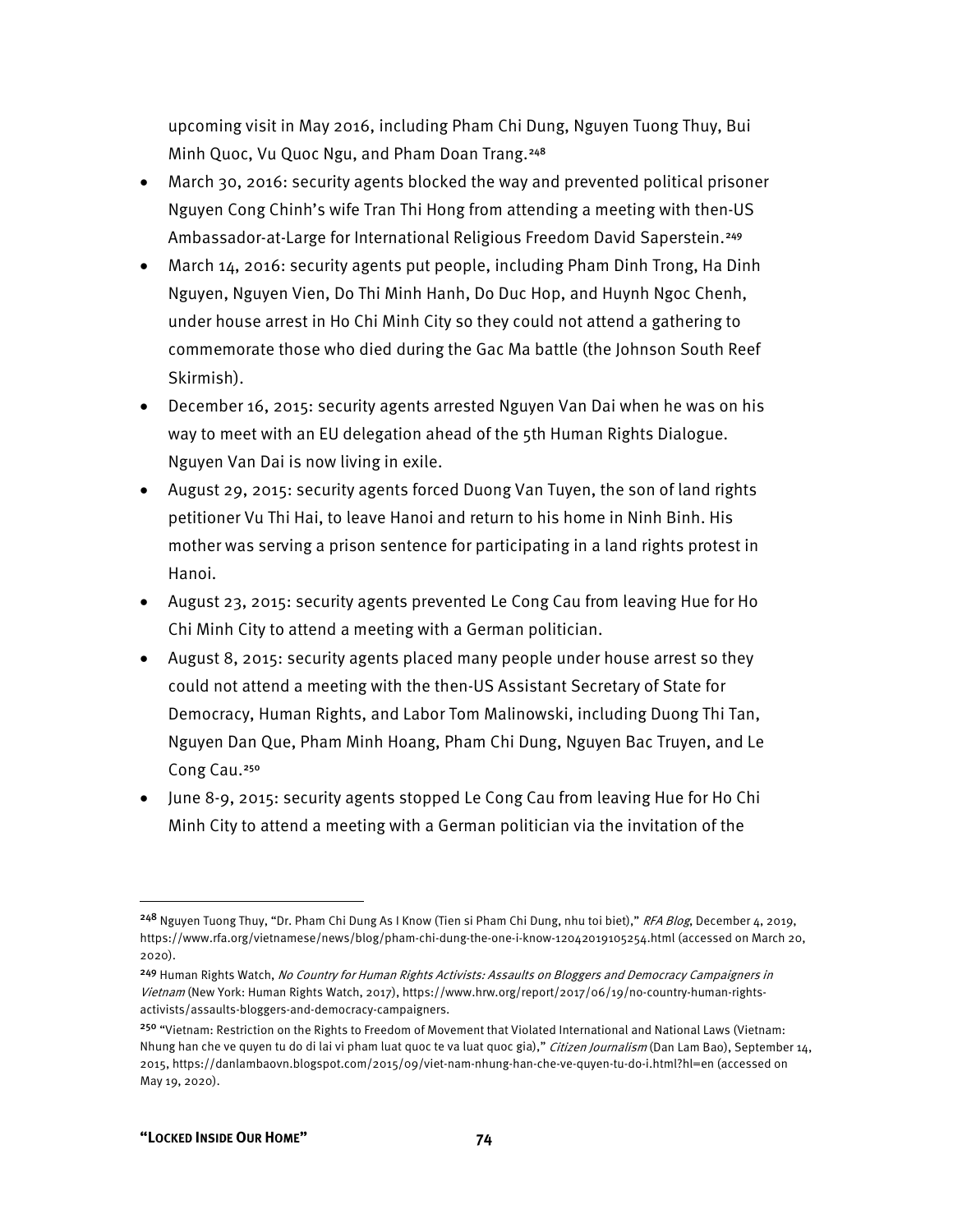German consulate in Ho Chi Minh City. Security agents also put Pham Ba Hai under house arrest in Ho Chi Minh City to prevent him from attending the meeting.

- July 25, 2014: security agents put Nguyen Dan Que, Duong Thi Tan, Pham Ba Hai, Pham Chi Dung, and pastors Nguyen Hoang Hoa and Nguyen Manh Hung under house arrest during the visit of then-United Nations Special Rapporteur on Freedom of Religion or Belief Heiner Bielefeldt.<sup>[251](#page-8-0)</sup>
- June 8, 2014: security agents put Hoang Van Dung under house arrest so that he could not attend the 2nd anniversary of the Path of Vietnam movement founded by former political prisoner Le Thang Long.
- November 29, 2013: Pham Chi Dung went to visit the now late dissident Nguyen Thanh Giang in Hanoi. Upon arrival at the alley where Nguyen Thanh Giang lived, Pham Chi Dung was stopped by security agents and taken to a nearby police station where they interrogated him for six hours and prohibited him from visiting Nguyen Thanh Giang.[252](#page-8-1)
- April 11-13, 2013: security agents detained anti-corruption campaigner Vu Manh Hung for two days. He later filed a complaint, to no avail.<sup>[253](#page-8-2)</sup>
- March 27-April 5, 2013: security agents put Pham Thanh Nghien under house arrest during the trial of Doan Van Vuon in Hai Phong. Those who tried to visit her, including Ngo Nhat Dang, Nguyen Lan Thang, Nguyen Viet Hung, Do Viet Ket, and Nguyen Hoang Vi, were detained and interrogated.
- December 8-9, 2012: security agents put Pham Thanh Nghien and Huynh Cong Thuan under house arrest so they could not participate in an anti-China protest.
- July 6-16, 2008: security agents put people under house arrest so they could not carry out an anti-China protest on July 16, 2008, including Vi Duc Hoi, Vu Hung,

<span id="page-8-0"></span><sup>251</sup> Gia Minh, "Why Campaigners in Saigon Were Prohibited From Leaving Their Houses on July 25? (Vi sao cac nha tranh dau o SG bi cam ra khoi nha hom 25/7?)," Radio Free Asia Vietnamese, July 25, 2014,

https://www.rfa.org/vietnamese/in\_depth/activists-closely-watched-or-kept-at-home-gm-07252014084001.html (accessed on May 19, 2020).

<span id="page-8-1"></span><sup>&</sup>lt;sup>252</sup> Nguyen Tuong Thuy, "Dr. Pham Chi Dung As I Know (Tien si Pham Chi Dung, nhu toi biet)," Radio Free Asia Blog, December 4, 2019, https://www.rfa.org/vietnamese/news/blog/pham-chi-dung-the-one-i-know-12042019105254.html (accessed on March 20, 2020).

<span id="page-8-2"></span><sup>253</sup> Thanh Truc, "Teacher Vu Manh Hung Sent an Open Letter to the Minister of Public Security (Nha giao Vu Manh Hung gui thu ngo len BT Bo Cong an)," Radio Free Asia Vietnamese, April 28, 2013,

https://www.rfa.org/vietnamese/in\_depth/kidnapped-lodgedcomplaint-to-higher-auth-04282013131341.html (accessed on May 19, 2020).